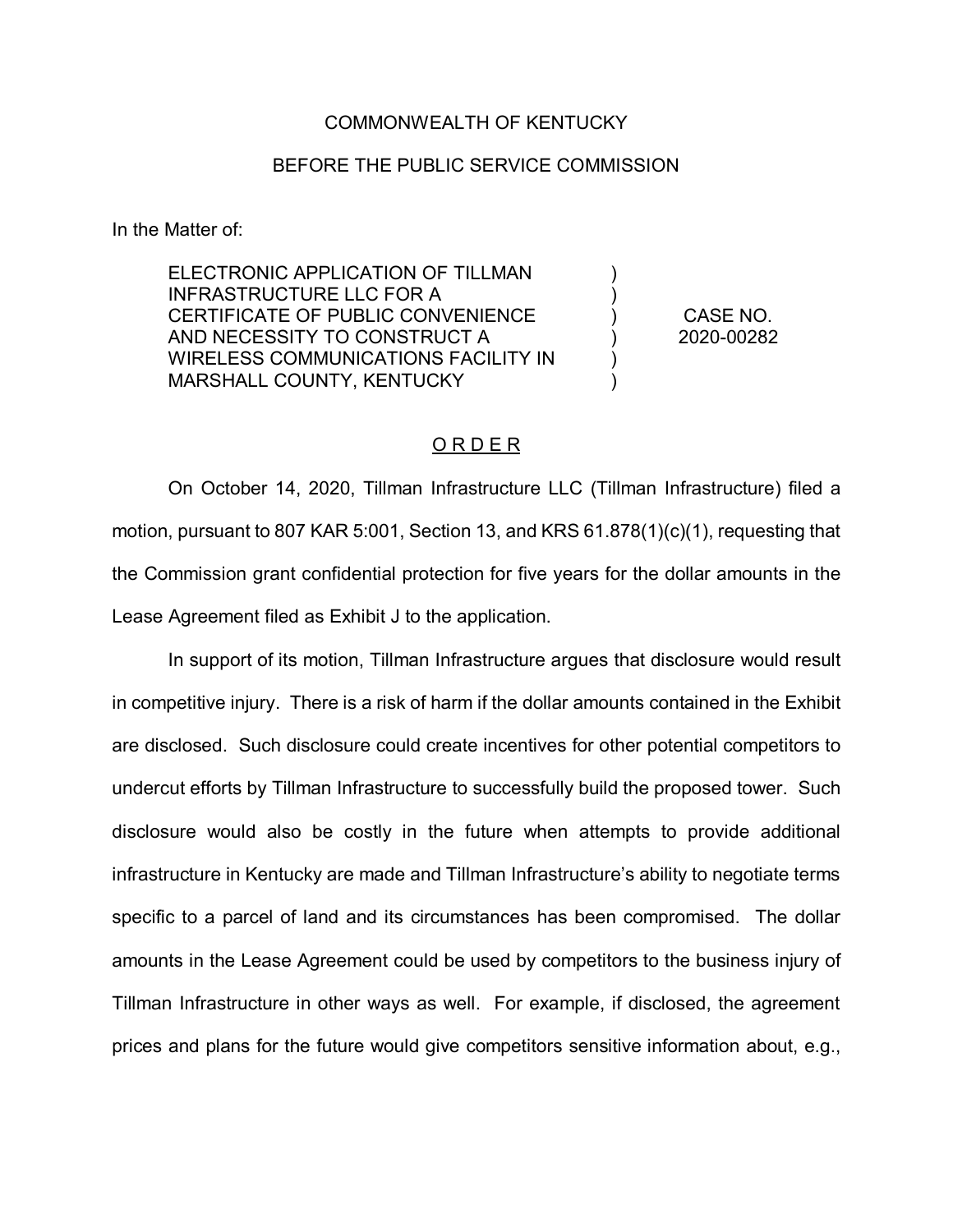(a) acquisition strategy and capability and (b) valuation of build sites, their problems, and potential.

Having considered the motion and the material at issue, the Commission finds that the dollar amounts in the agreement are generally recognized as confidential or proprietary; it therefore meets the criteria for confidential treatment and is exempted from public disclosure pursuant to 807 KAR 5:001, Section 13, and KRS 61.878(1)(c)(1).

IT IS THEREFORE ORDERED that:

1. Tillman Infrastructure's motion for confidential protection for dollar amounts in the agreement is granted.

2. The designated information contained in the Lease Agreement shall not be placed in the public record or made available for public inspection for five years or until further Order of this Commission.

3. Use of the material in question in any Commission proceeding shall be in compliance with 807 KAR 5:001, Section 13(9).

4. Tillman Infrastructure shall inform the Commission if the material in question becomes publicly available or no longer qualifies for confidential treatment.

5. If a nonparty to this proceeding requests to inspect the material granted confidential treatment by this Order and the period during which the material has been granted confidential treatment has not expired, Tillman Infrastructure shall have 30 days from receipt of written notice of the request to demonstrate that the material still falls within the exclusions from disclosure requirements established in KRS 61.878. If Tillman Infrastructure is unable to make such demonstration, the requested material shall be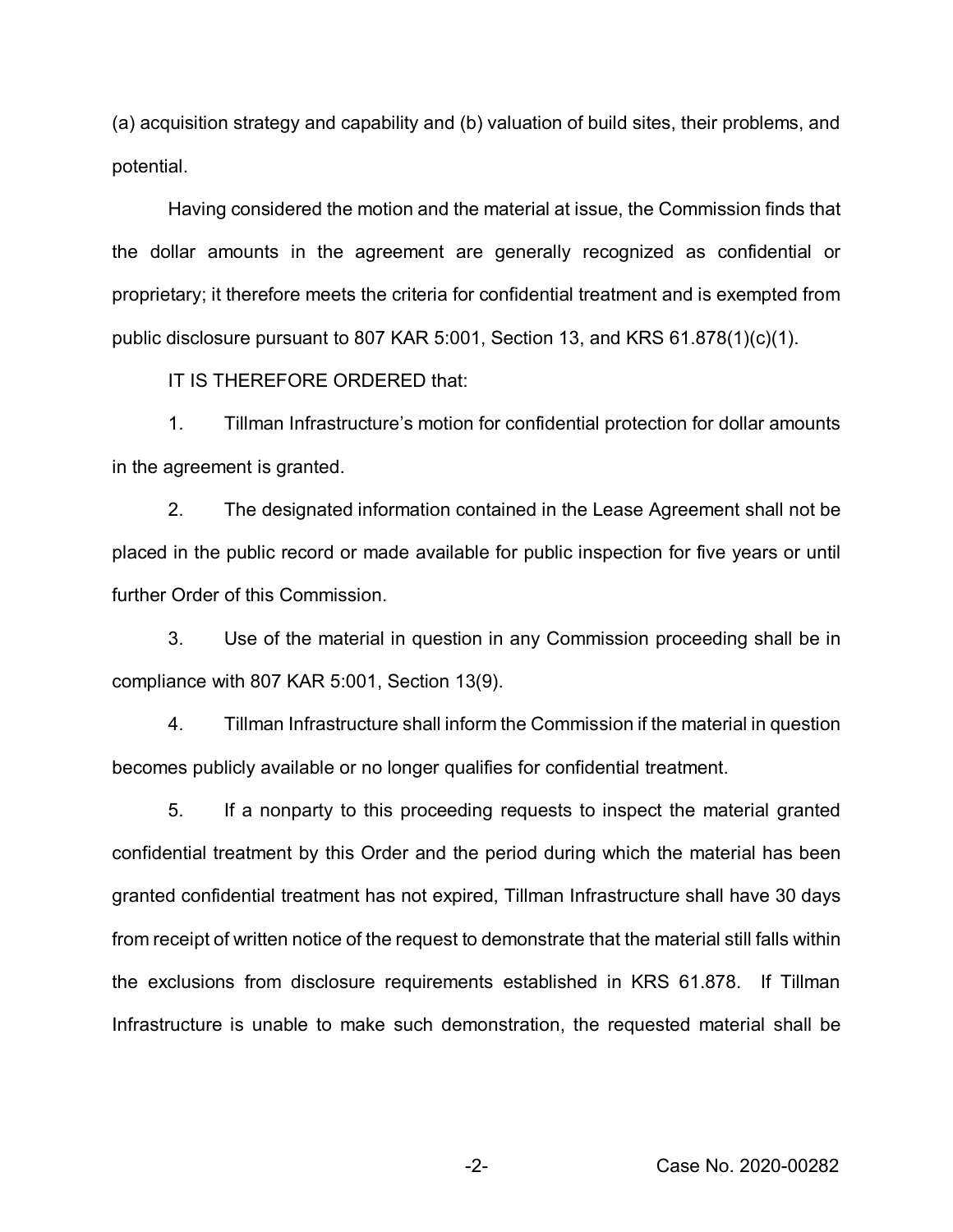made available for inspection. Otherwise, the Commission shall deny the request for inspection.

6. The Commission shall not make the requested material available for inspection for 30 days from the date of service of an Order finding that the material no longer qualifies for confidential treatment in order to allow Tillman Infrastructure to seek a remedy afforded by law.

## [REMAINDER OF PAGE INTENTIONALLY LEFT BLANK]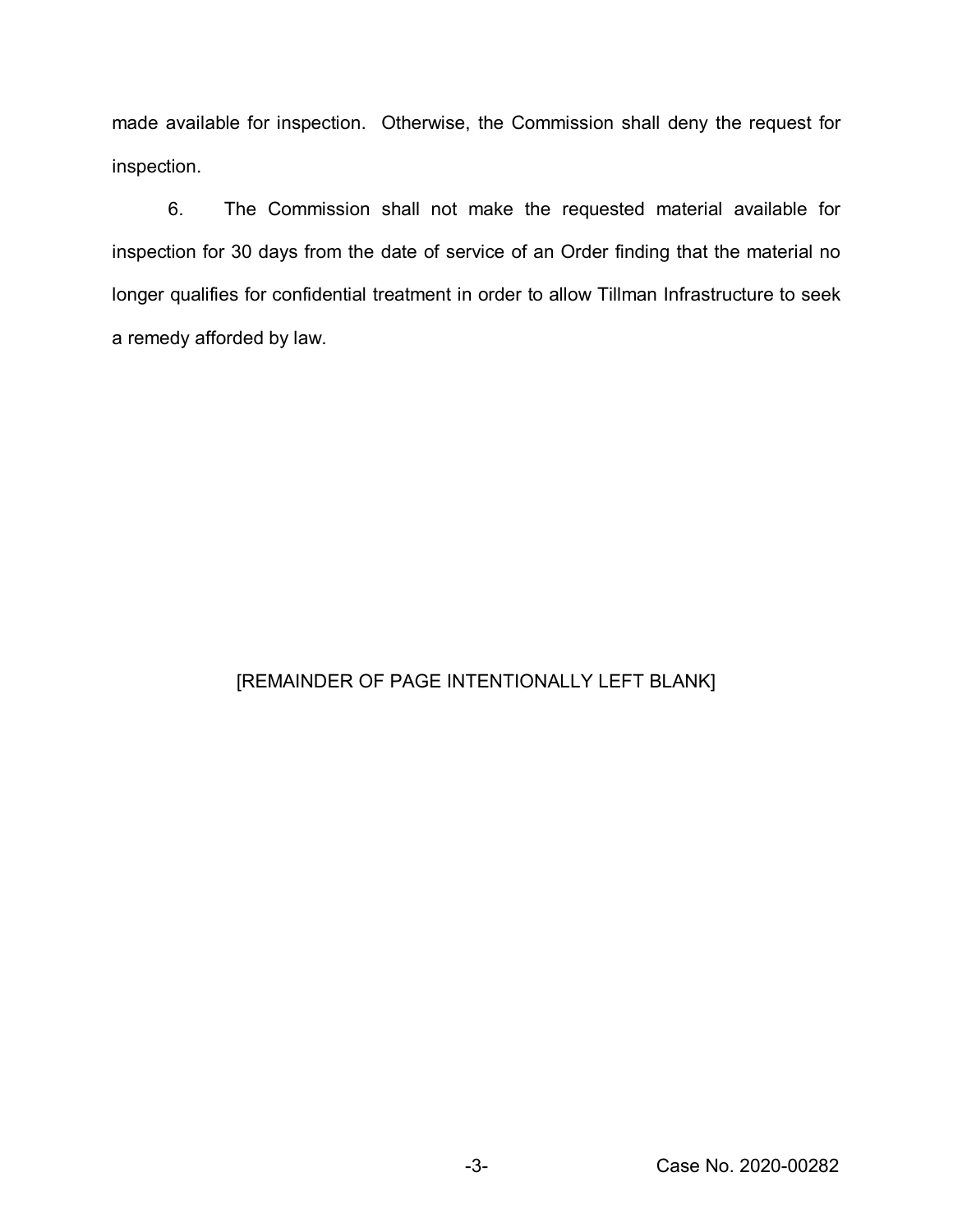By the Commission



ATTEST:

Indwell

Executive Director

Case No. 2020-00282